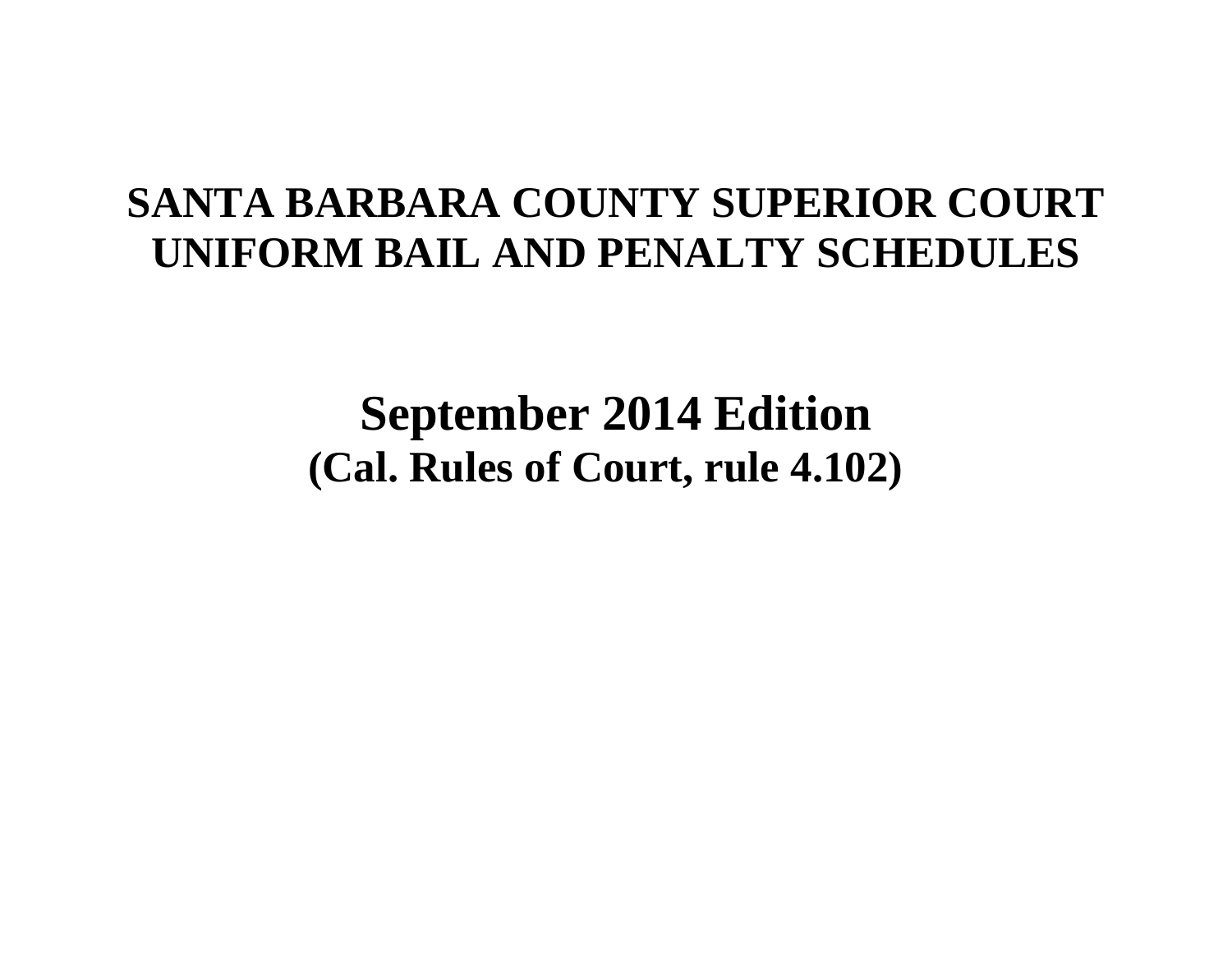# **SUPERIOR COURT OF THE STATE OF CALIFORNIA, SANTA BARBARA COUNTY 1100 Anacapa Street, 2nd Floor Santa Barbara, CA 93101**

# **Rule 4.102. UNIFORM BAIL AND PENALTY SCHEDULES**

# **TRAFFIC, BOATING, FORESTRY, FISH AND GAME, PUBLIC UTILITIES, PARKS AND RECREATION, BUSINESS LICENSING**

The Judicial Council of California has established the policy of promulgating uniform bail and penalty schedules for certain offenses in order to achieve a standard of uniformity in the handling of these offenses.

In general, bail is used to ensure the presence of the defendant before the court. Under Vehicle Code sections 40512 and 13103, bail may also be forfeited and such forfeiture may be ordered without the necessity of any further court proceedings and treated as a conviction for specified Vehicle Code offenses. A penalty in the form of a monetary sum is a fine imposed as all or a portion of a sentence imposed.

To achieve substantial uniformity of bail and penalties throughout the state in traffic, boating, fish and game, forestry, public utilities, parks and recreation, and business licensing cases, the trial court judges, in performing their duty under Penal Code section 1269b to annually revise and adopt a schedule of bail and penalties for all misdemeanor and infraction offenses except Vehicle Code infractions, must give consideration to the Uniform Bail and Penalty Schedules approved by the Judicial Council. The Uniform Bail and Penalty Schedule for infraction violations of the Vehicle Code will be established by the Judicial Council in accordance with Vehicle Code section 40310. Judges must give consideration to requiring additional bail for aggravating or enhancing factors.

After a court adopts a countywide bail and penalty schedule, under Penal Code section 1269b, the court must, as soon as practicable, mail a copy of the schedule to the Judicial Council with a report stating how the revised schedule differs from the council's uniform traffic bail and penalty schedule, uniform boating bail and penalty schedule, uniform fish and game bail and penalty schedule, uniform forestry bail and penalty schedule, uniform public utilities bail and penalty schedule, uniform parks and recreation bail and penalty schedule, or uniform business licensing bail and penalty schedule.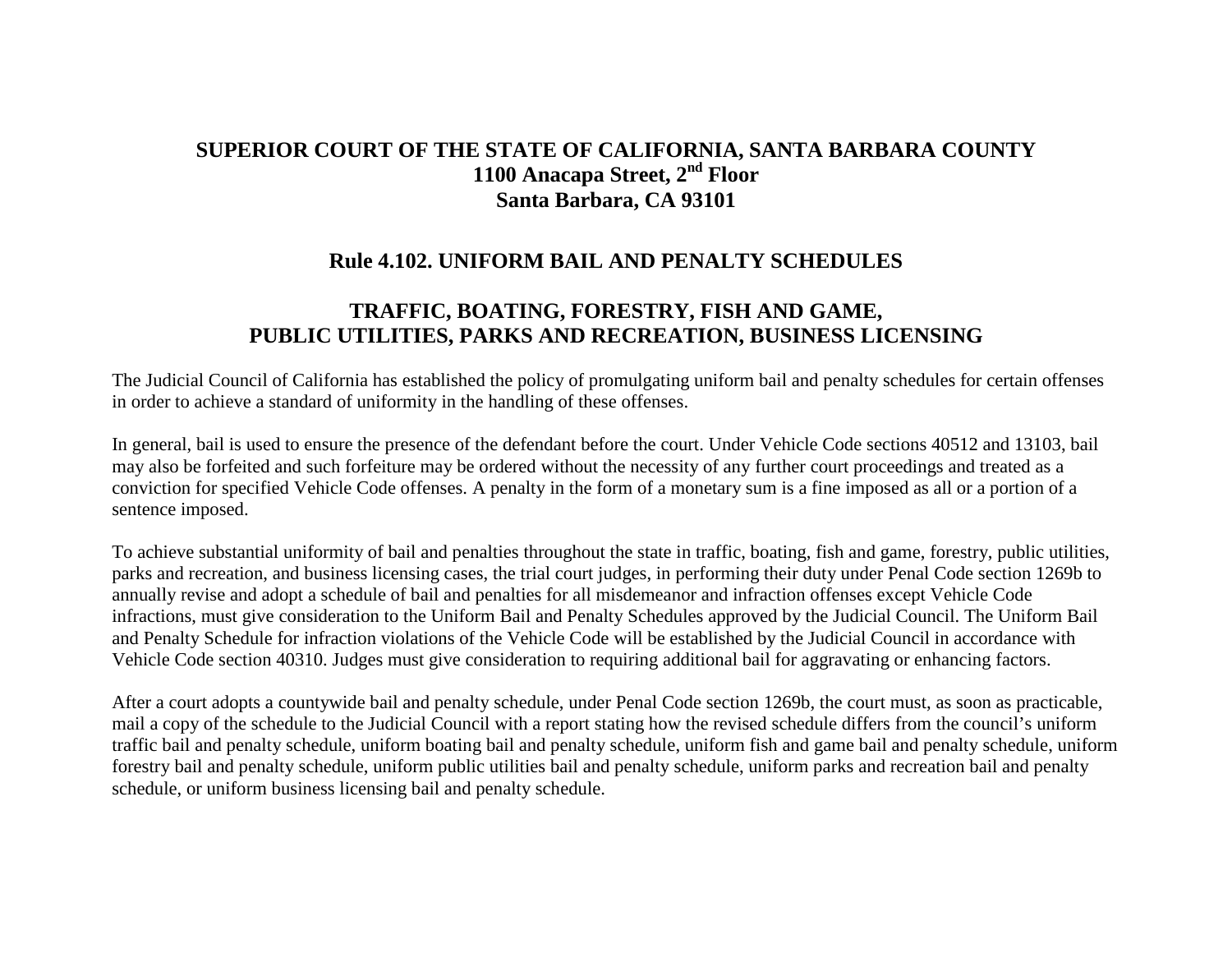The purpose of this uniform bail and penalty schedule is to:

- 1. Show the standard amount for bail, which for Vehicle Code offenses may also be the amount utilized for a bail forfeiture instead of further proceedings; and
- 2. Serve as a guideline for the imposition of a fine as all or a portion of the penalty for a first conviction of a listed offense where a fine is used as all or a portion of the penalty for such offense. The amounts shown for the misdemeanors on the boating, fish and game, forestry, public utilities, parks and recreation, and business licensing bail and penalty schedules have been set with this dual purpose in mind.

Unless otherwise shown, the maximum penalties for the listed offenses are six months in the county jail or a fine of \$1,000, or both. The penalty amounts are intended to be used to provide standard fine amounts for a first offense conviction of a violation shown where a fine is used as all or a portion of the sentence imposed.

The bail amounts in the Uniform Bail and Penalty Schedules are calculated by using the maximum county and emergency medical services penalty amount authorized by Government Code sections 76000 and 76000.5. When a court adopts a countywide bail schedule under Penal Code section 1269b for infraction offenses, the local schedule should be adjusted to reflect the specific penalty assessments that apply to a particular county under Government Code sections 76000 and 76000.5. If a court does not have night or weekend sessions for traffic cases, the countywide bail schedule should omit the \$1 fee under Vehicle Code section 42006. The Safety Enhancement – Double Fine Zone schedule applies only to specific counties as expressly authorized by statute.

The Santa Barbara County Superior Court Uniform Bail and Penalty Schedules are available electronically at:

# ww.sbcourts.org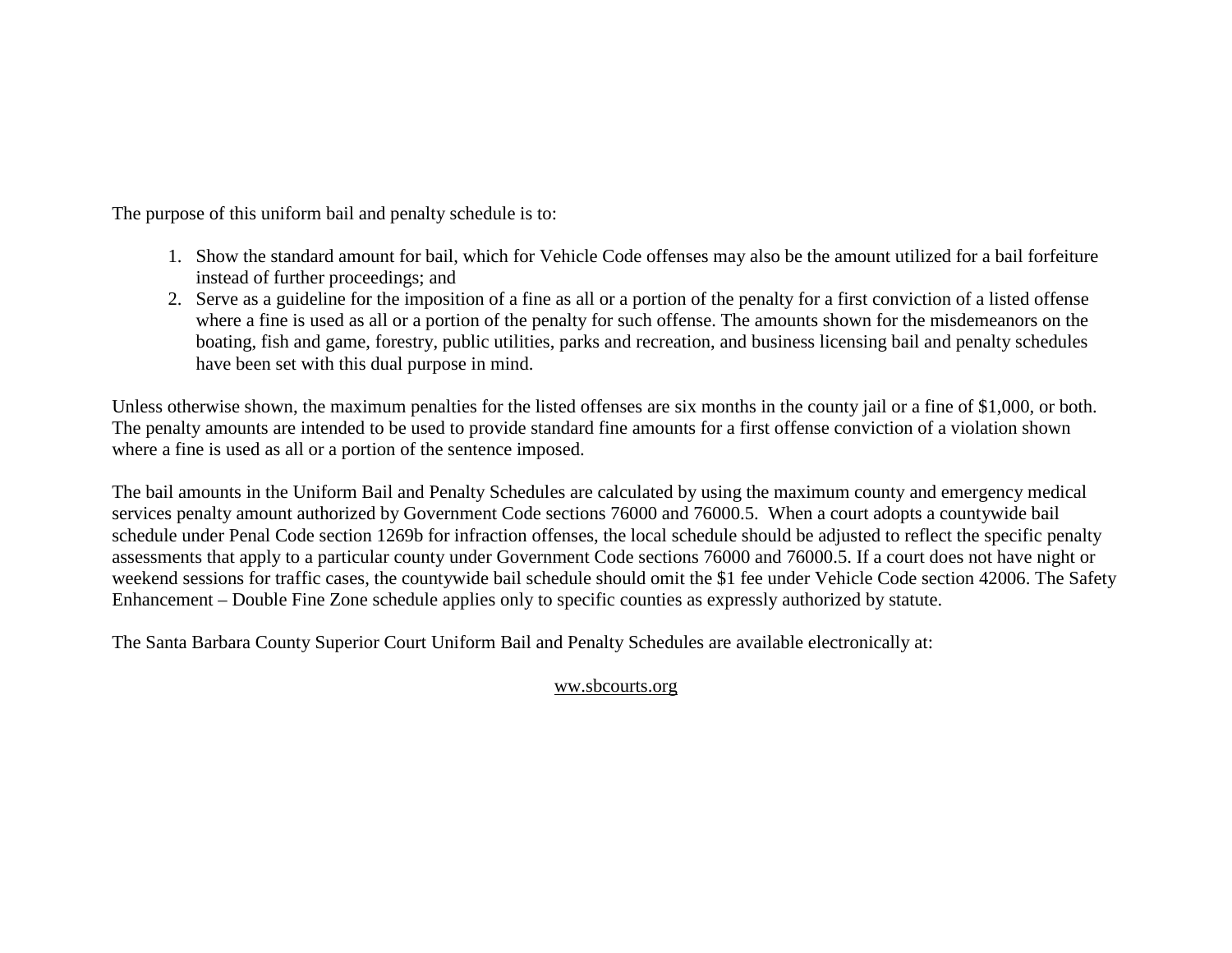| I.   |  |
|------|--|
| II.  |  |
| III. |  |
| IV.  |  |
| V.   |  |
| VL.  |  |
|      |  |
|      |  |
|      |  |
|      |  |
|      |  |
| X.   |  |
| XL.  |  |
|      |  |
|      |  |
|      |  |
|      |  |
|      |  |
|      |  |
|      |  |
|      |  |
|      |  |
|      |  |
|      |  |
|      |  |
|      |  |

# **CONTENTS**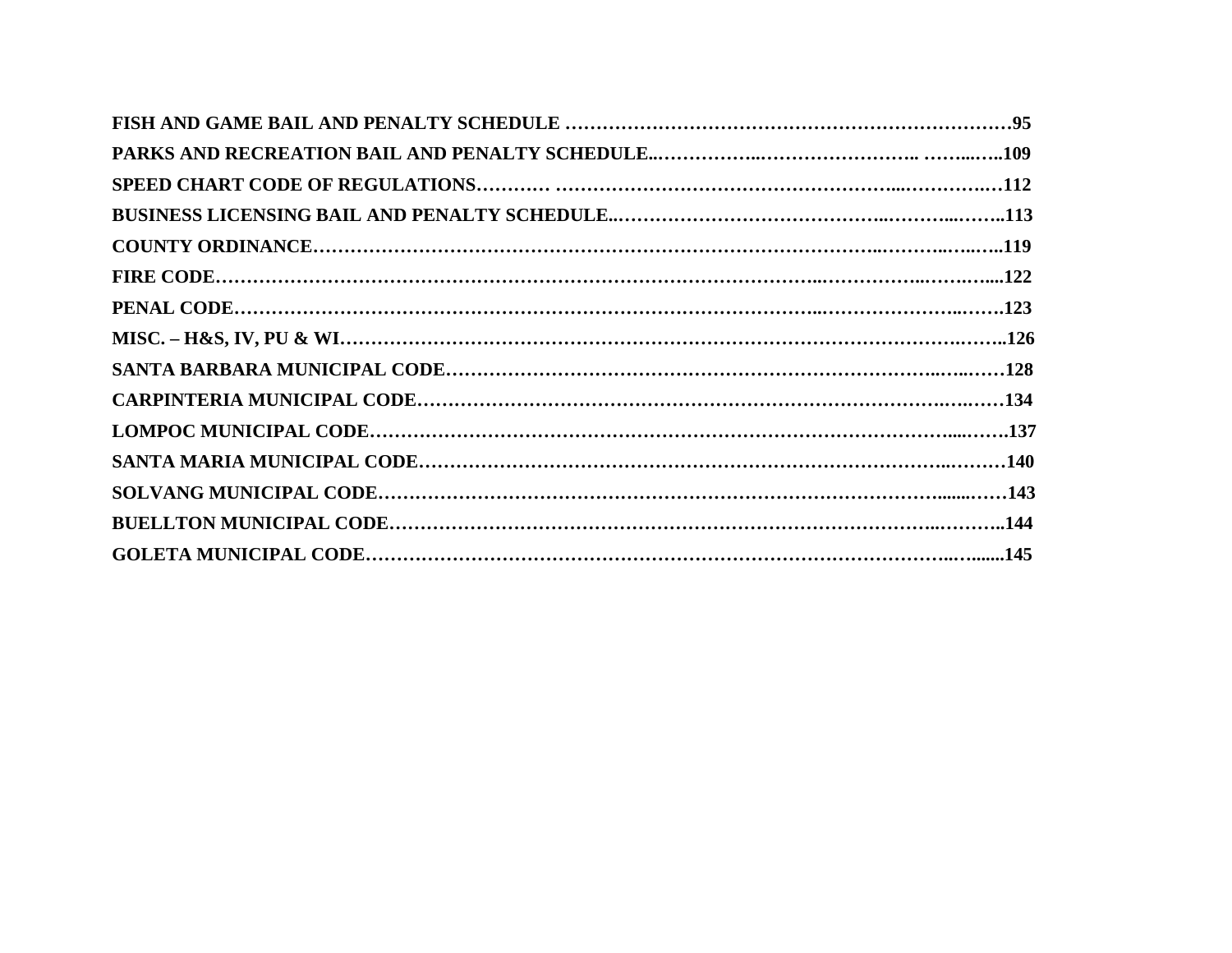#### **PREFACE**

#### *I. Section and Offense*

- A. Historically, only those offenses most often filed in municipal courts were included in the Uniform Bail and Penalty Schedules. Penal Code section 1269b and Vehicle Code section 40310 require the Judicial Council to establish a schedule for infractions of the Vehicle Code. The Judicial Council approved the first Traffic Infraction Bail and Penalty Schedule in November 1992.
- B. The letter "M" designates a misdemeanor: a crime punishable, at the discretion of the court, by imprisonment in a county jail for a period of no longer than 6 months or by a fine not exceeding \$1,000 or by both (Penal Code section 19).
- C. The letter "I" designates an infraction: a violation of a law not punishable by imprisonment but by a fine generally not exceeding \$100 for violations of the Vehicle Code (Vehicle Code section 42001) or \$250 for violations of other codes (Penal Code section 19.8).

#### *II. Base Bail*

The "Base Bail" indicated is the amount from which the "additional penalties" required by Penal Code section 1464; Government Code sections 70372, 76000, 76104.6, and 76104.7; the surcharge required by Penal Code section 1465.7; and the penalty authorized by Government Code section 76000.5 are calculated.

#### *III. Additional Penalties and Surcharge*

A. An "additional penalty" of between \$22 and \$27 (\$10 state penalty required by Penal Code section 1464; state court construction penalty of \$5 required by Government Code section 70372(a); a county and state DNA Identification Fund penalty of \$5 required by Government Code sections 76104.6 and 76104.7 (amended effective June 27, 2012); and a county penalty of up to \$7 required by Government Code section 76000(e)) shall be levied upon every \$10, or part of \$10, of every fine, penalty, or forfeiture imposed and collected by the courts for criminal offenses. The "additional penalty" may increase by \$2 for every \$10, or part of \$10, of the base fine if the county board of supervisors elects to levy an emergency medical services (EMS) penalty assessment under Government Code section 76000.5.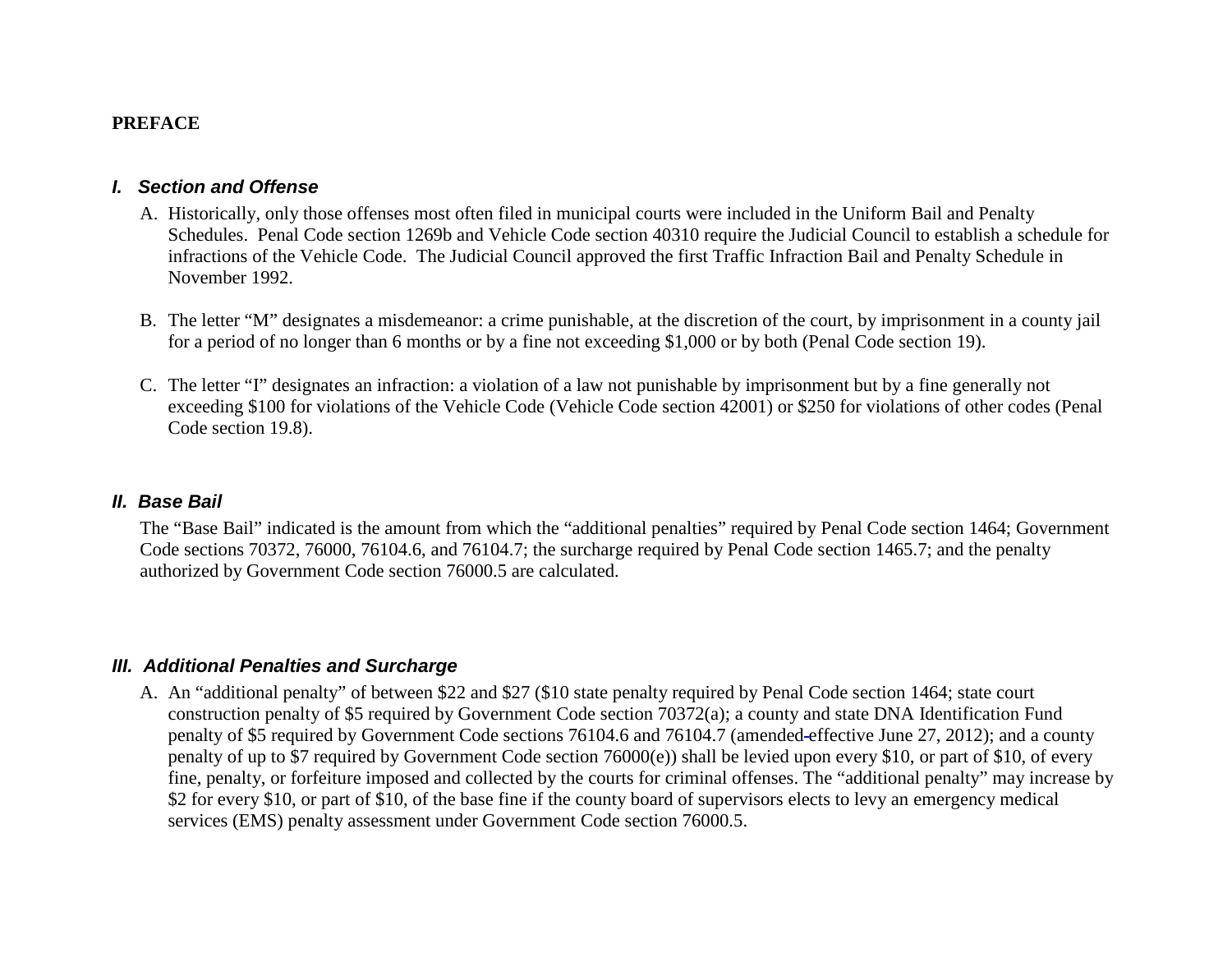- B. Government Code section 70372(a) requires imposition of a state court construction penalty on every fine, penalty, or forfeiture collected by the courts for criminal offenses, including, but not limited to, all offenses, except parking offenses, as defined in Penal Code section 1463, involving violations of the Fish and Game Code and Vehicle Code or local ordinances adopted pursuant to the Vehicle Code. Government Code section 70372 specifies a state court construction penalty of \$5 for every \$10, or part of \$10, of the criminal fine, penalty, or forfeiture.
- C. Penal Code section 1464(b) provides that in the case of multiple offenses, the amount of "additional penalties" is to be determined by the total base bail or fine for all the offenses cited, and if the fine or base bail is suspended in whole or part, the "additional penalties" shall be reduced in proportion to the amount of suspension.
- D. Penal Code section 1465.7(a) requires imposition on criminal offenses of a state surcharge equal to 20 percent of the base fine used to calculate the state penalty assessment as specified in Penal Code section 1464(a). Penal Code section 1465.7(b) requires that the surcharge be imposed in addition to the state penalty assessment pursuant to Penal Code section 1464 and not be included in the base fine used to calculate the state penalty assessment as specified in section 1464. For the limited purpose of calculating the fee to attend traffic violator school under Vehicle Code section 42007, Penal Code section 1465.7(g) provides that the surcharge is excluded from the "Total Bail" amount used to determine the fee but is collected and distributed according to section 1465.7. The surcharge is part of the "Total Bail" in other circumstances, such as when a defendant requests a trial by written declaration or when a court permits payment of the "Total Bail" in installments.
- E. In counties with bonded indebtedness for court facilities, the count penalty assessment amount under Government Code section 76000(e) is \$7 for every \$10 or part of \$10 of the base fine. In counties without bonded indebtedness for court facilities, if the county penalty assessment amount listed in Government Code section 76000(e) is less than \$7, the penalty for every \$10, or part of \$10, of the base fine is equal to the amount listed in Government Code section 76000(e) plus the amount obtained from multiplying the difference between \$7 and the amount listed in Government Code section 76000(e) by the ratio of the square footage of court facilities transferred from the county to the state to the total court facility square footage in the county.
- F. Under Government Code section 76000.10(c)(1), a penalty of \$4 for emergency medical air transportation (EMAT) services is imposed for every conviction of a violation of the Vehicle Code, or a local ordinance adopted under the Vehicle Code, committed on or after January 1, 2011.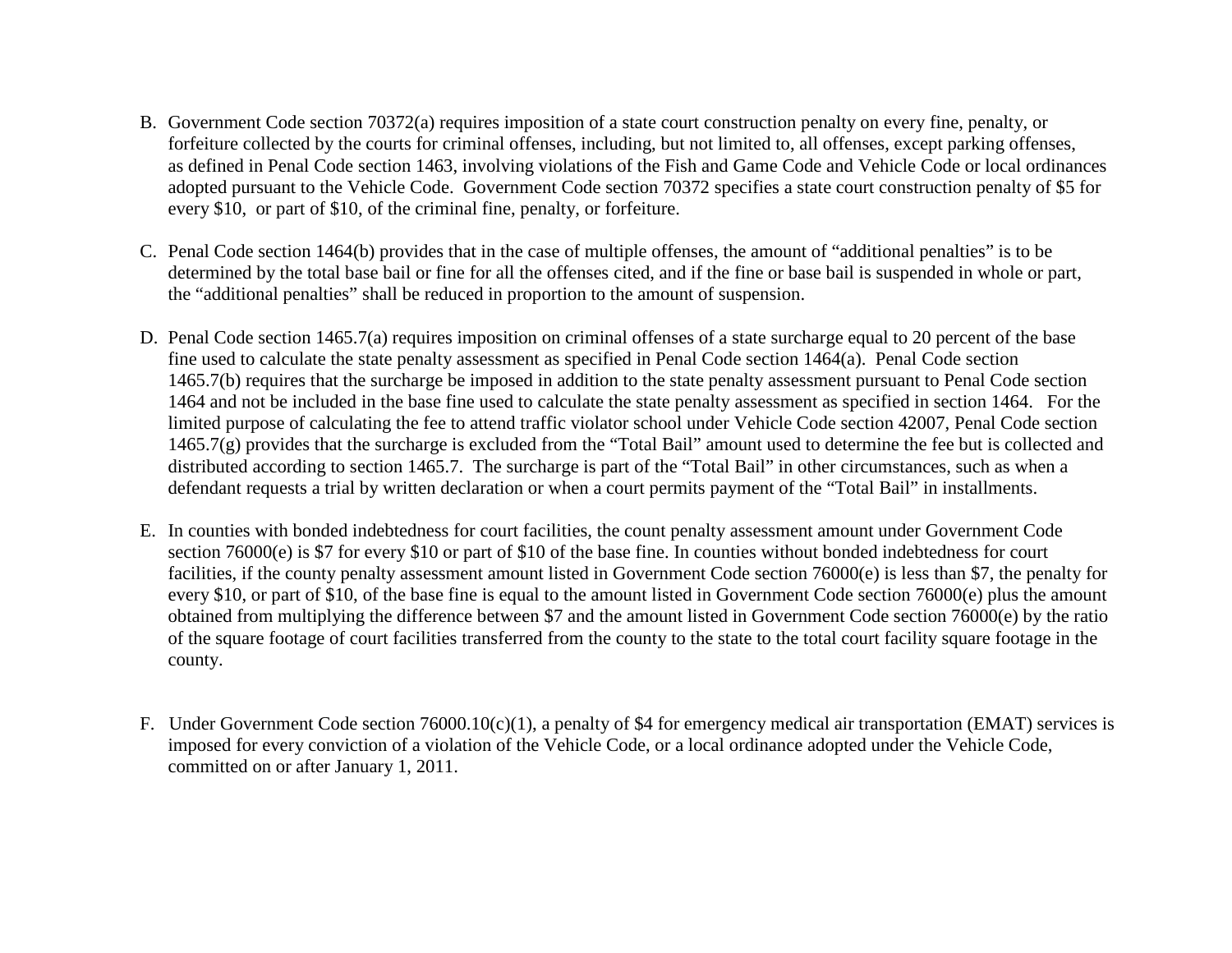# *IV. Total Bail*

- A. Effective January 1, 1989, the Judicial Council adopted a "Total Bail" concept in an effort to obtain statewide consistency in the "bail" policies of the courts. The indicated "Total Bail" is for the first offense, and it must be followed to the extent required by Penal Code section 1269b.
- B. Except as otherwise required by statute, under Penal Code sections 1203, 1203.1, and 1203b trial courts have discretion to suspend the minimum sentence, including fines and penalties. For traffic cases, Vehicle Code section 42003 permits a judge or referee to consider a defendant's ability to pay. Vehicle Code section 42007 permits a judicial officer to reduce the fee to attend traffic violator school upon a showing that the defendant is unable to pay the full amount. Vehicle Code sections 42003 and 40510.5 permit installment payments of judgments in traffic cases, and Vehicle Code section 42007 permits installment payments of the fee to attend traffic violator school.
- C. Except for the following exceptions, counties must adhere to the Judicial Council's Traffic Infraction Bail and Penalty Schedule for infraction violations of the Vehicle Code (Penal Code section 1269b and Vehicle Code section 40310).

Penal Code section 1463.28 provides that 30 counties may exceed the "Total Bail" amounts of the Traffic Infraction Bail and Penalty Schedule. Those counties are

| 1. Alpine       | 11. Lassen      | 21. San Joaquin |
|-----------------|-----------------|-----------------|
| 2. Amador       | 12. Los Angeles | 22. Santa Clara |
| 3. Butte        | 13. Madera      | 23. Sierra      |
| 4. Calaveras    | 14. Mariposa    | 24. Stanislaus  |
| 5. Contra Costa | 15. Mendocino   | 25. Sutter      |
| 6. Del Norte    | 16. Modoc       | 26. Trinity     |
| 7. Fresno       | 17. Mono        | 27. Tulare      |
| 8. Humboldt     | 18. Plumas      | 28. Tuolumne    |
| 9. Kings        | 19. San Benito  | 29. Yolo        |
| 10. Lake        | 20. San Diego   | 30. Yuba        |

Additional exceptions result from two pieces of legislation that became operative on January 1, 1994: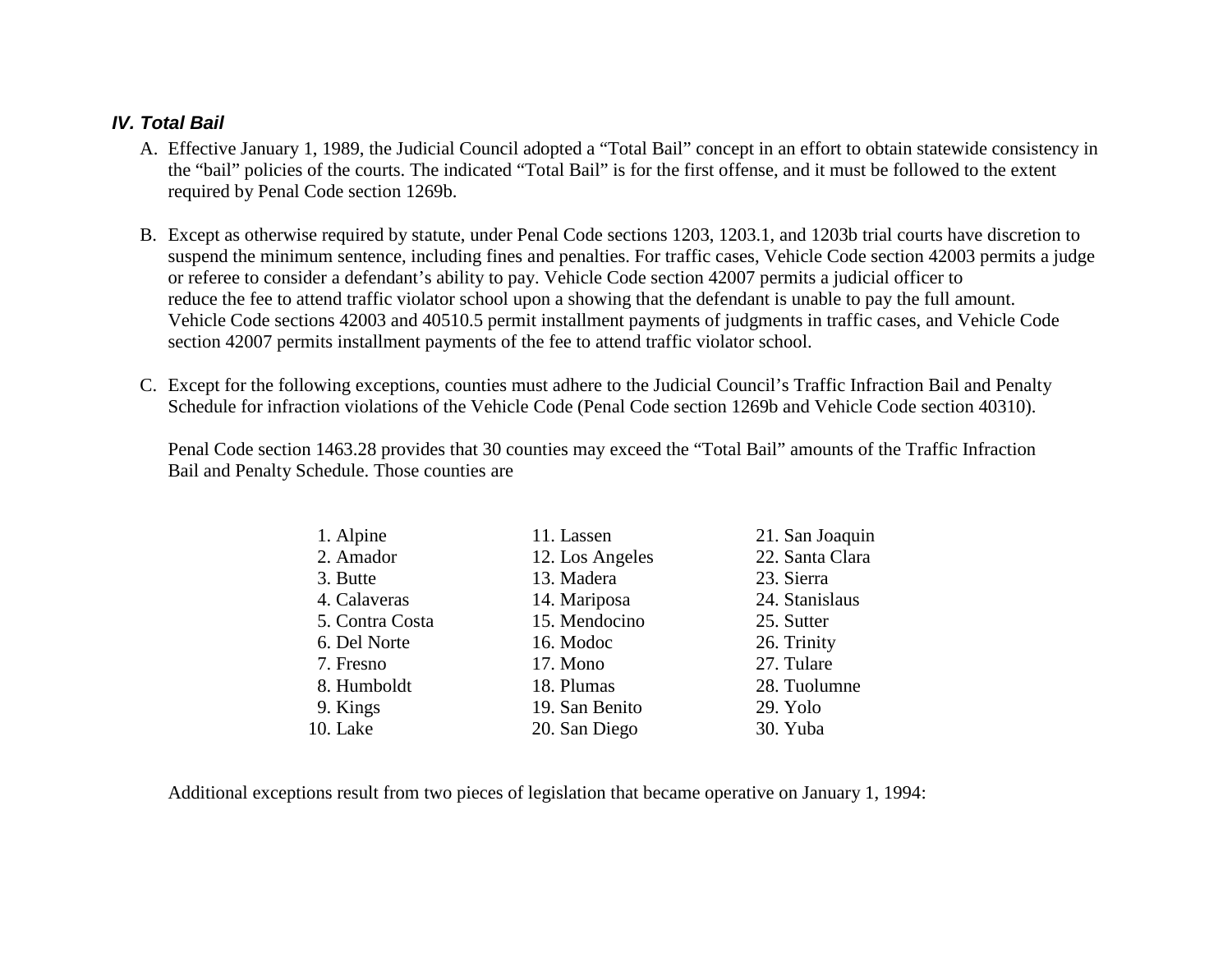- 1. Vehicle Code section 42001 allows universities and state colleges to set a fine schedule for bicycle violations occurring in their jurisdictions that would supersede the Judicial Council penalty schedule.
- 2. Vehicle Code section 42009 requires that for any specified offense committed within a highway construction or maintenance area during hours when work is being performed, the fine shall be double in the case of misdemeanors and in the case of infractions shall be one category higher than otherwise provided in the Traffic Infraction Fixed Penalty Schedule. An appendix with the specified offenses listed and the enhanced amounts follows the Traffic portion of the bail and penalty schedules, starting on page 102.
- 3. Streets and Highways Code section 97 provides for increased fines for a safety enhancement–double fine zone on the segment of Route 12 between the Route 80 junction in Solano County and the Route 5 junction in San Joaquin County. Streets and Highways Code section 97.4 provides for increased fines for a safety enhancement–double fine zone on Vasco Road, between the State Highway Route 580 junction in Alameda County and the Walnut Boulevard intersection in Contra Costa County upon approval of resolutions of the Alameda County and Contra Costa County boards of supervisors. (Assem. Bill 348; Stats. 2011, ch. 290.) Streets and Highways Code section 97.5 designates State Highway Route 1 between Junipero Serra Boulevard and Lake Street in San Francisco and State Highway Route 101 between Golden Gate Avenue and Lyon Street in San Francisco as safety enhancement–double fine zones. Under section 97, the base fine for any specified offense committed in the safety enhancement–double fine zone shall be double in the case of misdemeanors and in the case of infractions shall be one category higher than otherwise provided in the Uniform Bail and Penalty Schedules. Any additional penalty, forfeiture, or assessment imposed by any other statute shall be based on the amount of the base fine before enhancement or doubling and shall not be based on the amount of the enhanced fine.

The "Categories" indicated in the Traffic Infraction Bail and Penalty Schedule under Vehicle Code sections 40310, 42009(a), and 42010 will be shown as "1a" and "1b," "2a" and "2b," "3a" and "3b," and "4a" and "4b," with the "b" subcategory referring to the violation when it is committed in a highway construction zone or safety enhancement–double fine zone.

- D. The "Total Bail" amounts within the Uniform Boating, Forestry, Fish and Game, Public Utilities, Parks and Recreation, and Business Licensing Bail Schedules are suggested amounts, and their adoption by courts is not compulsory.
- E. The "Total Bail" amount indicated includes the base bail and those "additional penalties" required by Penal Code section 1464 and Government Code sections 70372, 76000, 76104.6, and 76104.7 and the 20 percent surcharge on the base bail required by Penal Code section 1465.7, except as provided in Vehicle Code section 42007. When authorized by the county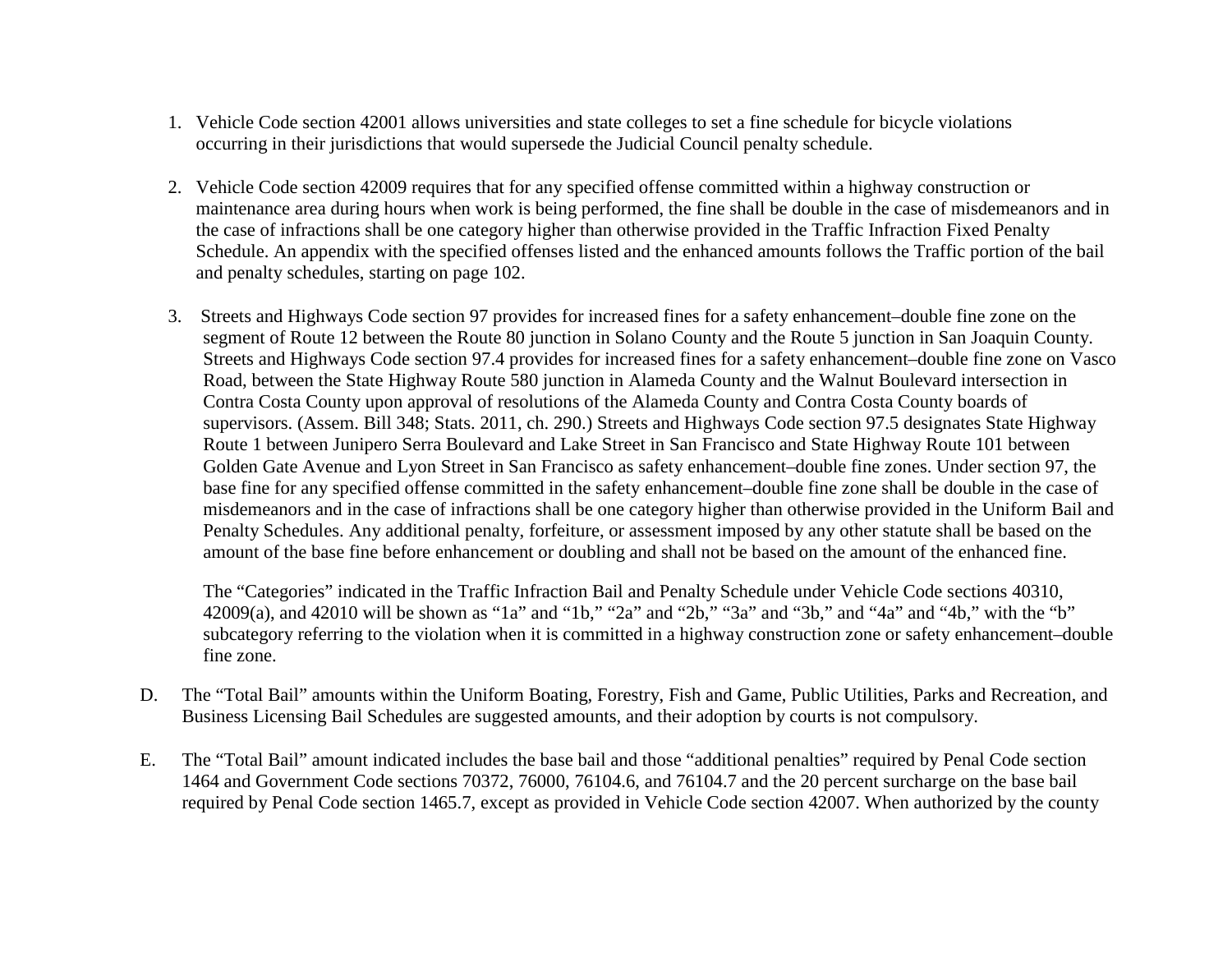board of supervisors, the "Total Bail" for a countywide bail schedule adopted under Penal Code section 1269b may also include an additional \$2 penalty under Government Code section 76000.5 for every \$10, or part of \$10, of the base fine. Assessments adopted by a court—such as under Vehicle Code section 40508.6—shall be collected in addition to the "Total Bail." The court operations assessment imposed per convicted offense under Penal Code section 1465.8; assessment for night court under Vehicle Code section 42006; traffic assistance program (TAP) fee under Vehicle Code section 11205.2; and criminal conviction assessment under Government Code section 70373 are collected as part of the "Total Bail," but are not subject to the special distribution for the "Total Bail" in traffic violator school cases under Vehicle Code section 42007. For every conviction of a violation of the Vehicle Code, or ordinance adopted under the Vehicle Code, committed on or after January 1, 2011, a \$4 EMAT penalty is imposed under Government Code section 76000.10(c)(1) as part of the "Total Bail." Effective January 1, 2014, Penal Code section 1202.4(b)(1) requires a minimum \$150 restitution fine as an assessment in addition to the "Total Bail" in every case where there is a misdemeanor conviction. Other mandatory assessments may also be applicable, especially in DUI cases.

Fish and Game Code section 12021 authorized a \$15 penalty to be collected in addition to the fine and penalties normally collected for violations of the Fish and Game Code, to be deposited in the Fish and Game Preservation Fund and disbursed as specified. The \$15 additional penalty does not apply to violations punishable pursuant to Fish and Game Code section 12002.1(b) or 12002.2(b) or to any regulation relating to the wearing or display of a fishing license.

- F. "Total Bail" shall not exceed statutory limits. Vehicle Code section 40310 specifies that the "fine" amount of the total bail shall not exceed the limitations specified by Vehicle Code sections 42001 and 42001.5.
- G. In cases where a court appearance is required by a court, the amounts set forth in the Uniform Bail and Penalty Schedules do not necessarily indicate the appropriate total penalties; rather, they ensure that, in most cases, when bail is posted, sufficient funds will be available to meet the defendant's obligations. Upon conviction, however, "additional penalties" are added to any fine. It is incumbent upon the judge who hears each case to determine the proper total penalty (fine and "additional penalties") based on the particular facts presented.

With the exception of juveniles under age 18, there shall be no mandatory court appearance for any infraction of the California Vehicle Code punishable by fine only. A court may require a mandatory appearance for an infraction violation of the Vehicle Code when a statutory driver's license restriction, suspension, or revocation is authorized; community service or proof of payment or correction is mandatory; or a violation requires specific action under the Vehicle Code in addition to a fine. This paragraph does not apply to violations of local ordinances based on Vehicle Code sections.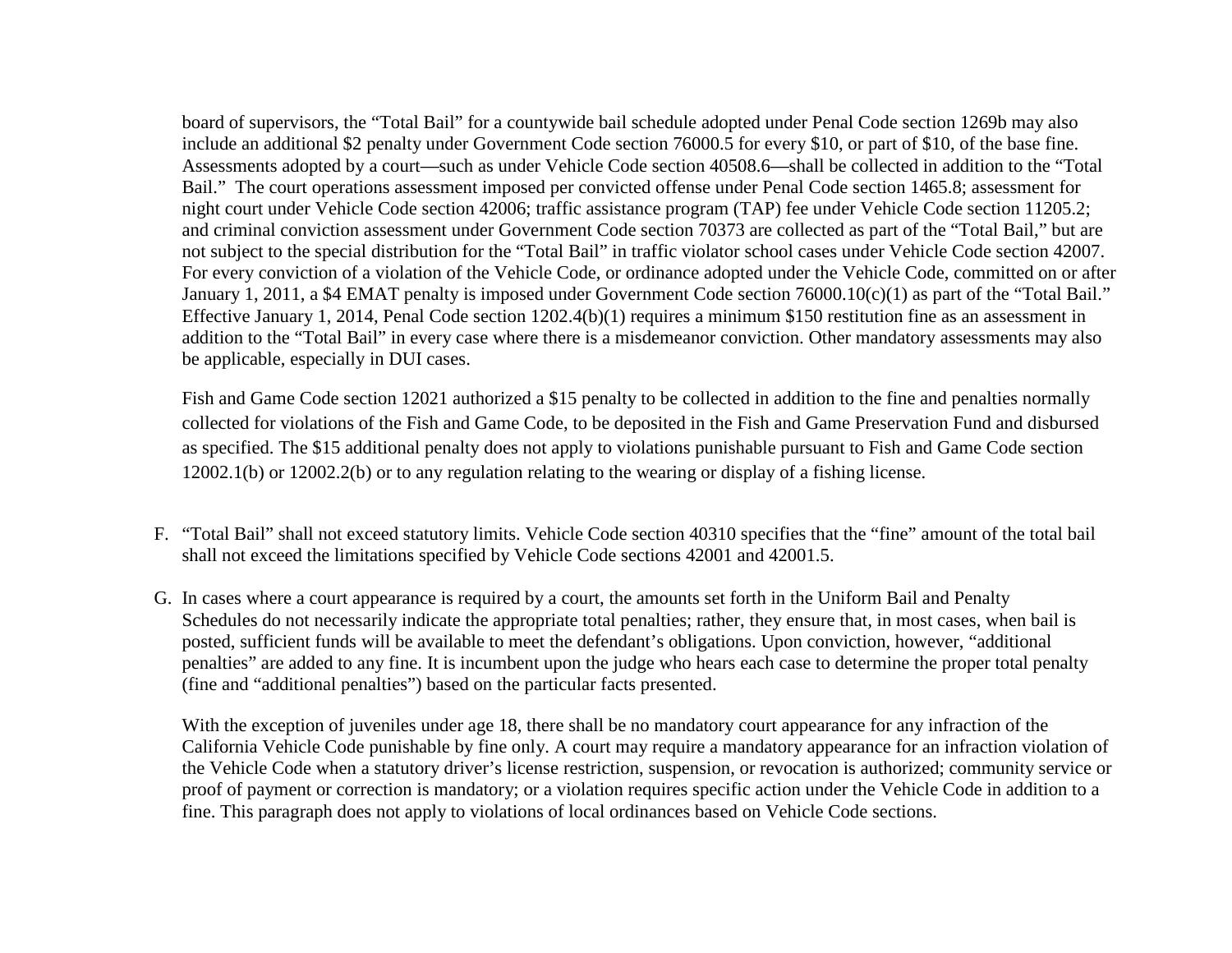H. The "Total Bail" for an offense *not specifically listed* in the Uniform Traffic Infraction Bail and Penalty Schedule is the amount set for the general category of that offense unless a California code or regulation specifies otherwise. The court operations assessment and criminal conviction assessment are collected in addition to the "Total Bail." The suggested minimum "Total Bail" for an offense *not specifically listed* in the Uniform Traffic Misdemeanor Bail and Penalty Schedule and the Uniform Boating, Parks and Recreation, or Business Licensing Bail and Penalty Schedules, unless a California code or regulation specifies otherwise, is

|                      |  | Base + Additional Penalties $\&$ Surcharge + Fees |  |                  | $=$ Total Bail*/Fees (*See sections II–IV) |  |
|----------------------|--|---------------------------------------------------|--|------------------|--------------------------------------------|--|
| Misdemeanor $$75 +$  |  | \$251                                             |  | $+$ \$70 = \$396 |                                            |  |
| Infraction $\$$ 35 + |  | \$127                                             |  | $+$ \$75 = \$237 |                                            |  |

 The suggested minimum "Total Bail" for an offense *not specifically listed* in the Uniform Public Utilities Bail and Penalty Schedule, unless a California code or regulation specifies otherwise, is

Misdemeanor \$185 +  $$592$  +  $$70 = $847$ 

 The suggested minimum "Total Bail" for an offense *not specifically listed* in the Uniform Fish and Game or Forestry Bail and Penalty Schedules, unless a California code or regulation specifies otherwise, is

| Misdemeanor $$100 +$             |  | \$314 | $+$ \$70 |           | $=$ \$484 |
|----------------------------------|--|-------|----------|-----------|-----------|
| Infraction $\frac{1}{2}$ \$ 35 + |  | \$127 | $+$ \$75 | $=$ \$237 |           |

#### *V. Bail Categories*

Assembly Bill 1344 (Stats. 1992, ch. 696), effective September 15, 1992, amended Vehicle Code section 40310 to classify Vehicle Code offenses into four or fewer penalty categories, according to the severity of the offenses. The Judicial Council has approved the following categories of bail/fine after considering suggestions from its Traffic Advisory Committee and the recommendations made by the National Center for State Courts:

|                                                      |        | Base Additional Sur- |                                                    | Total (*Secs. II–V) |
|------------------------------------------------------|--------|----------------------|----------------------------------------------------|---------------------|
|                                                      |        |                      | Fine + Penalties* & charge + Fees $=$ Bail* / Fees |                     |
| Category 1 Bicyclist, motorized scooter, pedestrian, | $$25+$ | 896                  | $+ $75 = $196$                                     |                     |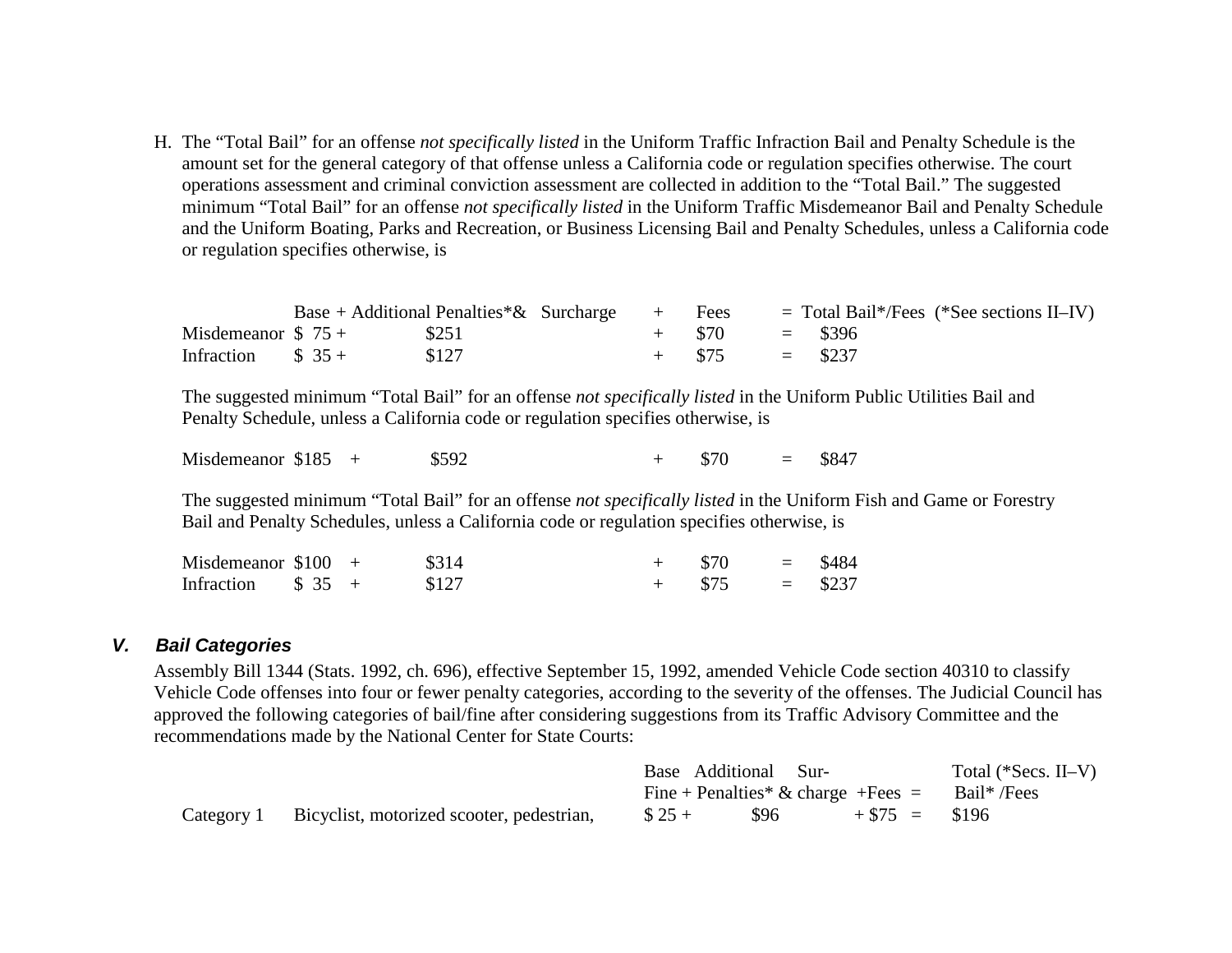|            | pocket bike, vehicle registration                                                                             |         |       |                  |  |
|------------|---------------------------------------------------------------------------------------------------------------|---------|-------|------------------|--|
|            | and equipment offenses                                                                                        |         |       |                  |  |
| Category 2 | Driver's license, operation of vehicle,                                                                       | $\$35+$ | \$127 | $+ $75 = $237$   |  |
|            | and size and load offenses                                                                                    |         |       |                  |  |
| Category 3 | Substance abuse infractions, VC 2818,                                                                         | $$70+$  | \$221 | $+$ \$75 = \$366 |  |
|            | VC 20004, VC 21706.5, and VC 27375                                                                            |         |       |                  |  |
|            | Catagory A. Micaellangers offenses for which the nonelties on the fee fan dismissed with number of counselian |         |       |                  |  |

Category 4 Miscellaneous offenses for which the penalties or the fee for dismissal with proof of correction are specifically set by the Vehicle Code, speeding offenses (refer to Speed Chart), and infractions pursuant to PC 19.8

If a citation does not indicate that an offense is eligible for correction under Vehicle Code 40522, a court may presume that the offense is cited as noncorrectable. (See also *California Highway Patrol v. Superior Court* (2008) 158 Cal.App.4th 726, 740.) Vehicle Code section 14610.5(a) may be charged as either an infraction or a misdemeanor (Vehicle Code section 14610.5(b)). Penal Code section 19.8 lists the following offenses that are an infraction with a fine of up to \$250: Vehicle Code sections 5201.1, 12500(a), 14601.1, 23109(c), 27150.1, 40508, and 42005. If one of these offenses is charged as an infraction, the appropriate penalty is listed in the Traffic Infraction Bail and Penalty Schedule. If the offense is charged as a misdemeanor, the recommended penalty is listed in the Traffic Misdemeanor Bail and Penalty Schedule.

# *VI. Point Count*

Vehicle Code sections 12810, 12810.2, 12810.3, and 12810.4 determine the amount of point count. The Department of Motor Vehicles establishes conviction point count based on statutory guidance and definition. Vehicle Code section 12810.5 defines a "negligent operator" based on point count. The Department of Motor Vehicles may take an administrative sanction against a person's driving privilege based on "points" (Vehicle Code section 12810.5).

# *VII. Prior Convictions*

A. The base fine for one Vehicle Code moving violation that is assessed "points" on a current arrest or citation shall be enhanced by \$10 for each "prior" conviction within 36 months of the new alleged offense. For calculating the enhancement, both the current and "prior" offense must be a moving violation for which a "point" has been assigned per Vehicle Code section 12810 or 12810.2. A confidential conviction after completion of traffic violator school is not assigned a point or counted as a prior offense for purposes of enhancing the fine of a subsequent offense. Regardless of the number of moving violation convictions on a citation, only one "prior" per citation shall be counted in determining the enhancement on the current offense.

While Vehicle Code section 42001 references maximum fines within a one-year time frame, the Judicial Council has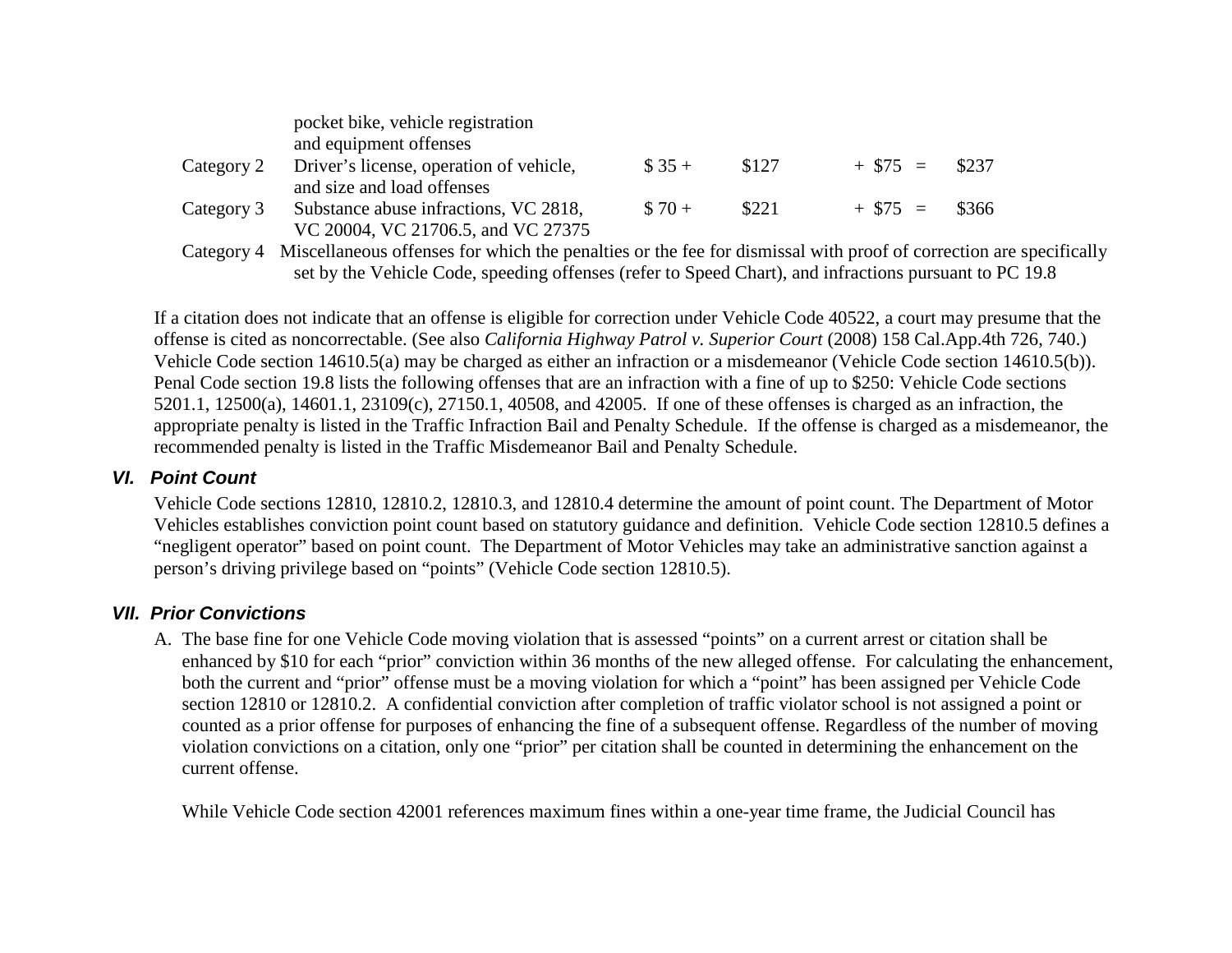interpreted section 42001 to not preclude a court from considering "prior" convictions for a longer period of time. The period of 36 months was adopted by the Judicial Council (effective January 1, 1989) to correspond to and reinforce Vehicle Code sections 12810 and 12810.5. These sections define the "point system" used by the Department of Motor Vehicles as prima facie evidence of the negligent operation of a motor vehicle.

Vehicle Code sections 15306 and 15308 specify penalties for commercial drivers in terms of subsequent offenses occurring within three years.

- B. In the case of an owner responsibility citation, the "prior" must relate to the particular vehicle for which the new offense is charged.
- C. Vehicle Code section 42004 provides that the court, in determining a penalty to be imposed pursuant to the Vehicle Code, may use a written report from the Department of Motor Vehicles that contains information showing prior convictions.
- D. With the exception of parking, pedestrian, and bicycle offenses on a current citation, Vehicle Code section 40508.6 authorizes courts to establish an administrative assessment, not to exceed \$10, for the purpose of recording and maintaining a record of a defendant's prior convictions, that is payable at the time of payment of a fine or when bail is forfeited for any subsequent violation.

# *VIII. Traffic Violator School*

- A. Vehicle Code section 42007 provides that
- 1. The court shall collect a fee from every person ordered or permitted to attend traffic violator school in an amount equal to the total bail set forth for the eligible offense in the uniform countywide bail schedule;
- 2. Where multiple offenses are charged on a single notice to appear, the "total bail" amount collected is the amount applicable to the greater of the eligible offenses; and
- 3. The court may set a lesser fee upon a showing that the defendant is unable to pay the full amount.
- B. Vehicle Code section 40512.6 provides that the fee may be converted to bail and forfeited if the defendant fails to submit proof of school completion within the time ordered by the court.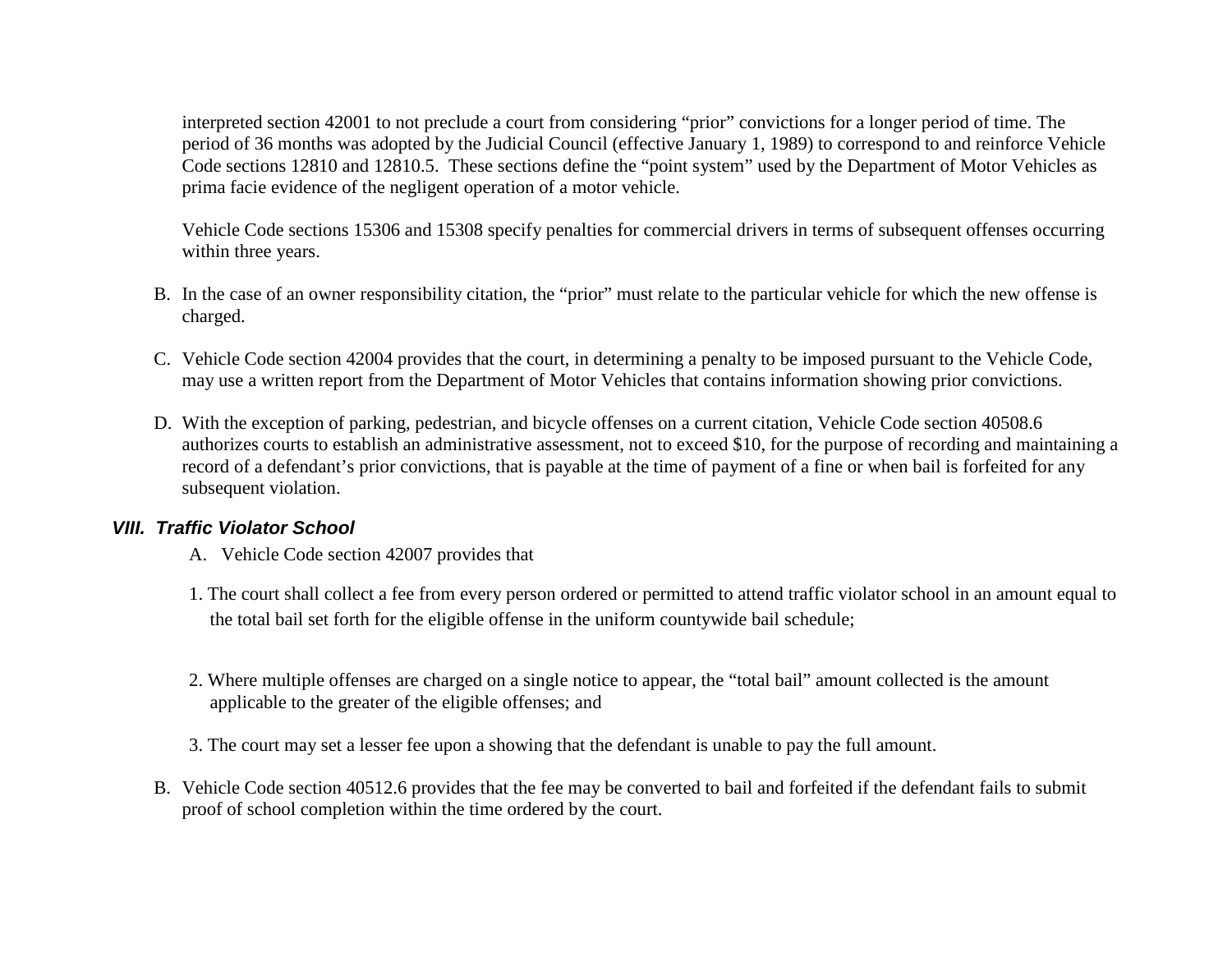- C. Vehicle Code section 42007.1(a) provides that a \$49 fee, a fee for monitoring traffic violator schools, and a TAP fee under Vehicle Code section 11205.2(c) are to be added to the "total bail" of the offense eligible for traffic violator school.
- D. Vehicle Code section 42005 prohibits drivers of commercial vehicles from eligibility for traffic violator school. Drivers with a Class A, Class B, or commercial Class C driver's license may attend traffic violator school to avoid points for traffic violations in a vehicle that requires only a class M or noncommercial class C license. Vehicle Code section 42005(d) excludes violations of Vehicle Code sections 20001, 20002, 23103, 23104, 23105, 23140, 23152, 23153, or 23103, as specified in section 23103.5, from eligibility for traffic violator school for pretrial diversion, a confidential conviction, or to avoid points.

#### **Sample Calculation of Bail, Traffic Violator School Fee, and Court Operations Assessment for Multiple Offenses**

- 1. Violation of Vehicle Code sections 21453(b), 27360.5(a), 24252(a), and 26707.
- 2. No prior convictions are charged.
- 3. "Additional penalties" of between \$22 and \$29 as set out in section III for every \$10 of base fine or part thereof plus the surcharge on the base fine and the \$4 penalty assessment for EMAT:

| "Total Bail" Without Traffic School or Proof |            |                                   | Traffic Violator School and Correction Total With Proof |
|----------------------------------------------|------------|-----------------------------------|---------------------------------------------------------|
| VC 21453(b)                                  | $=$ \$ 35  | (VC 21453(b))                     | $\left( \mathbb{S}\right)$<br>$\left( 0\right)$         |
| VC $27360.5(a)$                              | $=$ \$ 100 | (VC 27360.5(a))                   | $(\$490)$                                               |
| $VC 24252(a)$ , $VC 26707 = $50$             |            | TVS fee                           | \$49                                                    |
| Total base fine                              | $= $185$   | TVS/DMV admin. fee                | $\frac{1}{2}$                                           |
| Penalties and surcharge                      | $= $789$   | Correction fee $(2 \times $25)$   | \$50                                                    |
| <b>TOTAL BAIL</b>                            | $= $974$   | Court operations $(1 \times $40)$ | \$40                                                    |
| Court operations                             | $=$ \$ 160 | (TAP fee; VC 11205.2)             | $\left( \text{\$} \right)$                              |
| <b>Conviction</b> assessment                 | $=$ \$ 140 | Conviction assessment             | \$35                                                    |
|                                              |            | TOTAL                             | \$667                                                   |

4. If the defendant is ordered to attend traffic violator school under VC 41501 for VC 21453(b) and VC 27360.5(a), per VC 42007 the defendant is charged for the greater/more severe of the qualifying offenses: VC 27360.5(a) @ \$490 plus the \$49 and \$3 DMV TVS fee per VC 42007.1 (total of \$542).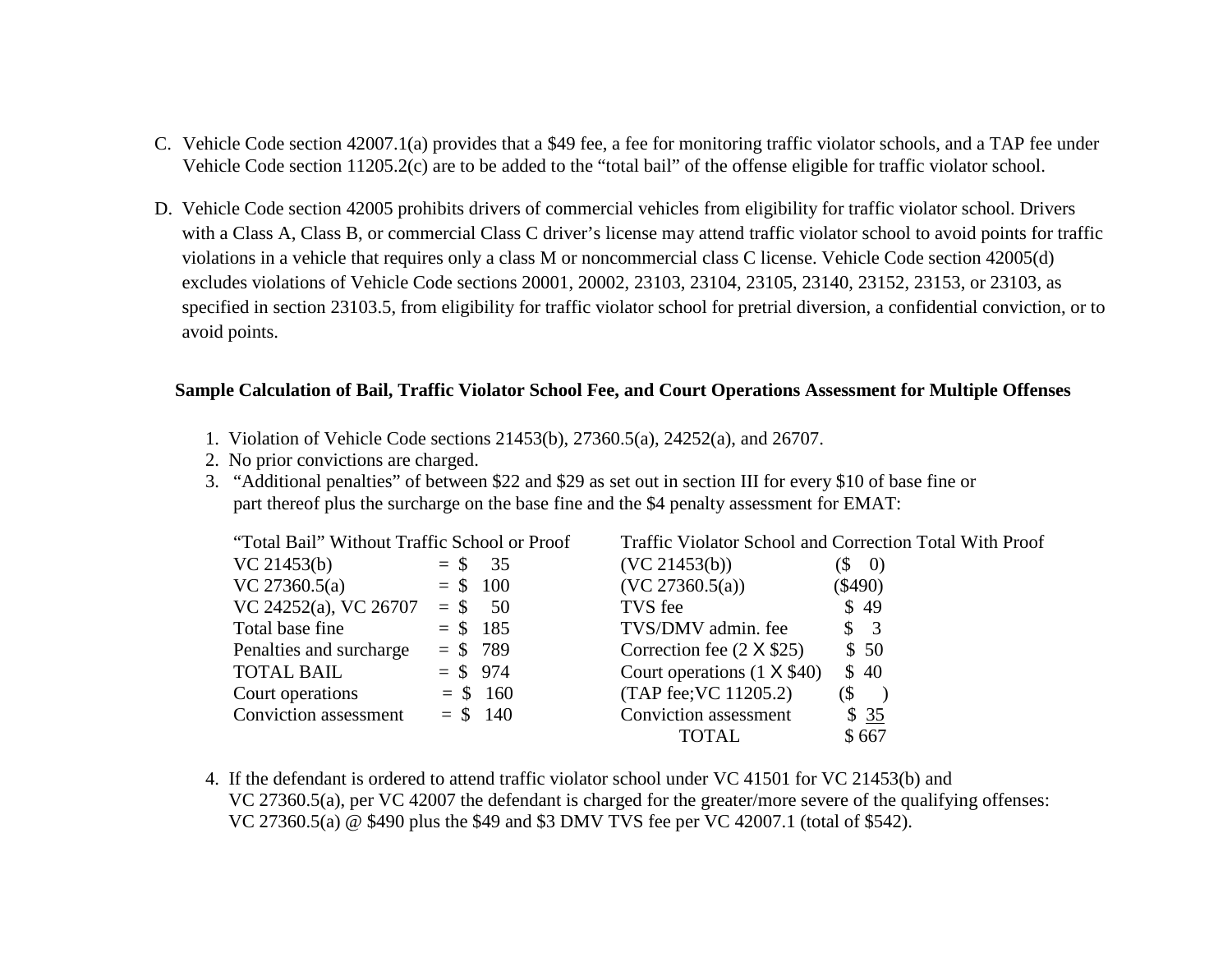- 5. The charges of VC 21453(b) and VC 27360.5(a) are continued under VC 41501. The charges of VC 24252(a) and VC 26707 are continued pending proof of correction, required under VC 40522 for dismissal.
- 6. The defendant presents to the court timely evidence that he or she has completed traffic violator school. The VC 21453(b) and VC 27360.5(a) violations are reported under VC 41501. If the defendant submits to the court timely evidence under VC 40616 that the violations of VC 24252(a) and VC 26707 have been corrected, the VC 24252(a) and VC 26707 violations are dismissed under VC 40522, and a \$50 "transaction fee" is charged under VC 40611. A court operations assessment of \$40 is collected and distributed as required by Penal Code section 1465.8 for reporting of VC 21453(b) for completion of traffic violator school and a criminal conviction assessment of \$35 is collected under Government Code section 70373 for VC 21453(b).
- 7. The case is closed, with the court collecting  $$667$  (\$490 + \$49 + 3+\$50 + \$40 + \$35) plus any fee under VC 11205.2 and deduction of \$1 if the court does not impose a night or weekend court assessment.

# *IX. Late Charge*

The 20 days shall be counted from the mailing of a notice that the penalty has been assessed. The initial penalty consists of the base fine; a fine enhancement for prior convictions (if any); the state, county, and court facility construction additional penalties; the \$4 emergency medical air transportation penalty; and the emergency medical services penalty, if authorized (Penal Code section 1464 and Government Code sections 70372, 76000, 76000.5, 76000.10(c)(1), 76104.6, and 76104.7).

#### **Sample Calculation of Late Penalty**

| 1. Base fine                                                                 | \$25           |
|------------------------------------------------------------------------------|----------------|
| 2. Enhancement for one prior conviction                                      | 10             |
| Enhanced base fine                                                           | \$35           |
| 3. Additional penalties (PC 1464 and GC 70372, 76000, 76000.5,               |                |
| 76104.6, and 76104.7) (\$29* X 4) (*See section III)                         | -116           |
| 4. EMAT penalty for conviction of Vehicle Code violation (GC 76000.10(c)(1)) | $\overline{4}$ |
| <b>Initial Penalty</b>                                                       | \$155          |
| 5. Night court assessment (VC 42006)                                         |                |
| 6. Administrative assessment for maintaining                                 |                |
| a record of priors (VC 40508.6)                                              | 10             |
| 7. Surcharge on base fine (PC 1465.7)                                        |                |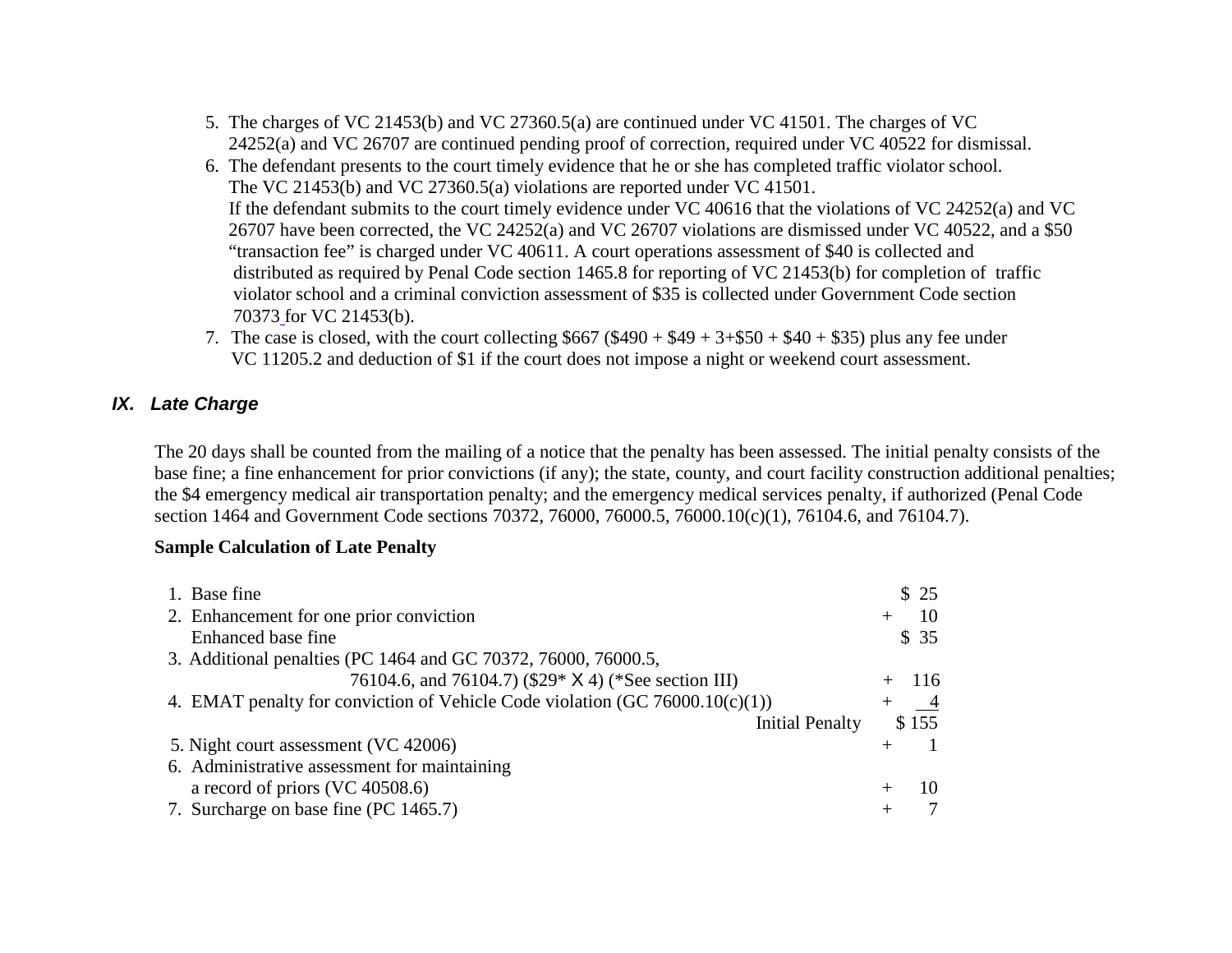| 8. Court operations assessment (PC 1465.8)<br>9. Conviction assessment (GC 70373(a)(1)) |                    | 40<br>35 |
|-----------------------------------------------------------------------------------------|--------------------|----------|
| 10. Late charge (VC 40310)                                                              | Total Due          | \$248    |
| [50% of initial penalty]                                                                | Total Due \$325.50 | $+77.50$ |

### *X. Offenses Eligible for Correction*

Under Vehicle Code section 40522, an officer arresting for violations specified in Vehicle Code section 40303.5 is required to specify the offense charged and note in a form approved by the Judicial Council that the charge shall be dismissed upon proof of correction. Certain offenses specified in Vehicle Code section 40303.5 are designated in the following schedule as potentially eligible for correction. The offenses designated in the schedule as potentially eligible for correction and those offenses specified by Vehicle Code section 40303.5 that are not contained in the schedule may be eligible for dismissal with proof of correction if the citing officer determines that none of the disqualifying conditions of Vehicle Code section 40610(b) exist. (See *California Highway Patrol v. Superior Court* (2008) 158 Cal.App.4th 726 [riding a motorcycle without wearing any helmet presents an "immediate safety hazard" when an officer makes that determination and issues a noncorrectable citation].) Those disqualifying conditions are present if an officer finds any of the following:

- 1. Evidence of fraud or persistent neglect;
- 2. The violation presents an immediate safety hazard;
- 3. The violator does not agree to, or cannot, promptly correct the violation.

If a citation does not indicate that an offense is eligible for correction, a court may presume that the offense is cited as noncorrectable. (See also *California Highway Patrol v. Superior Court, supra,* 158 Cal.App.4th at p. 740.) Upon proof of correction of an alleged violation of section 12500 or 12951 or any violation cited pursuant to section 40610, Vehicle Code section 40611 authorizes courts to collect a \$25 transaction fee for each violation. No bail amount shall be collected.

In cases alleging violation of Vehicle Code section 4000(a), or alleging that a vehicle is not registered as required by the Vehicle Code, Vehicle Code section 40152 requires that proof of registration or proof of payment of the appropriate registration fees, or proof that the vehicle has been reduced to junk, be produced in court before the offense can be adjudicated as a dismissal.